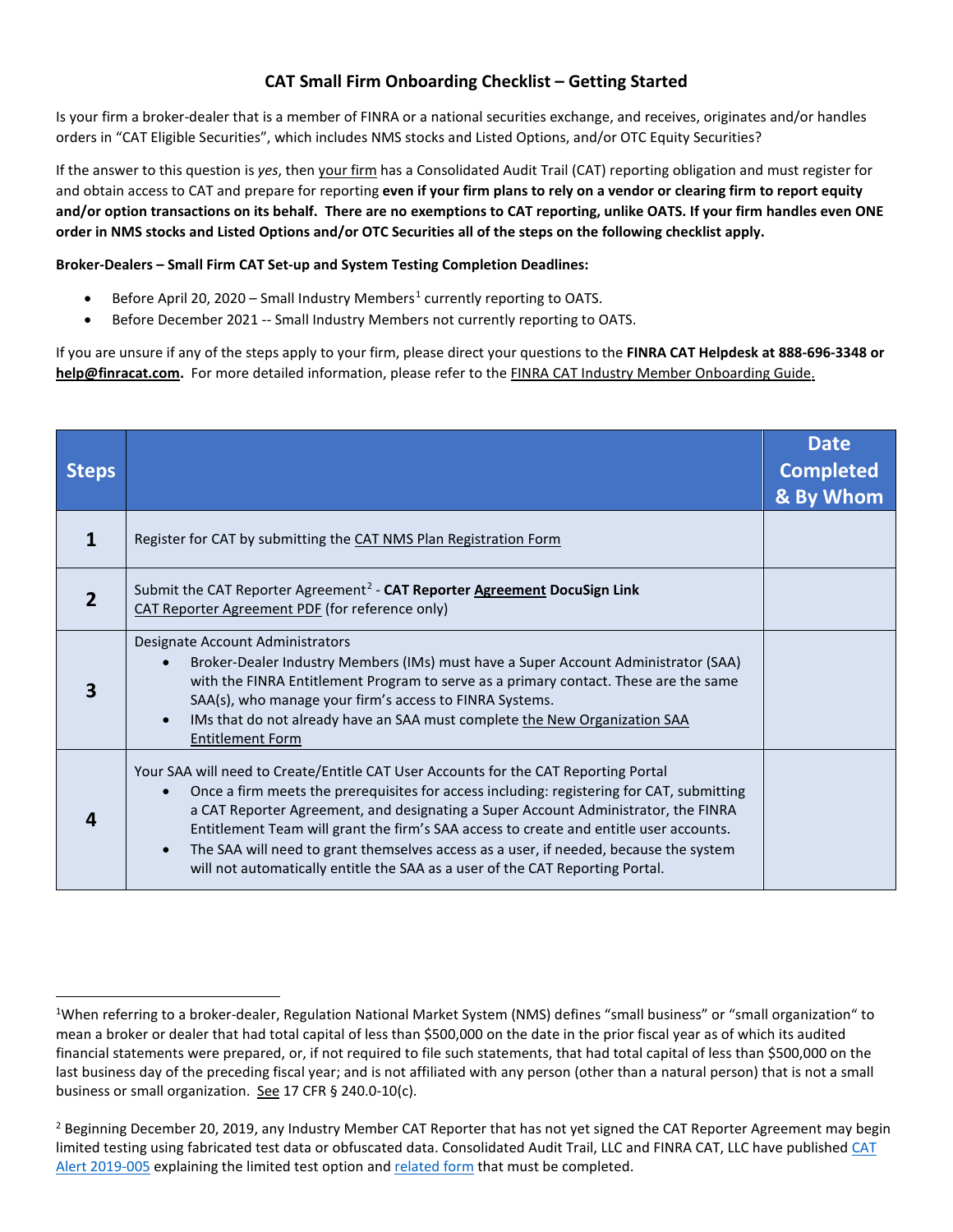| <b>Decision Required</b>                                                                                                                                                                                                                                                                                                                                                                                                                                                                                                                                                                                              | <b>Date</b><br><b>Completed</b><br>& By Whom |
|-----------------------------------------------------------------------------------------------------------------------------------------------------------------------------------------------------------------------------------------------------------------------------------------------------------------------------------------------------------------------------------------------------------------------------------------------------------------------------------------------------------------------------------------------------------------------------------------------------------------------|----------------------------------------------|
| How will you manage your firm-level connectivity? There are two options: 1) Web-based CAT Reporter<br>Portal, or 2) Private Line/Secure File Transfer Protocol (SFTP).                                                                                                                                                                                                                                                                                                                                                                                                                                                |                                              |
| <b>Information for Small Firms Regarding Your CAT Connectivity Options:</b>                                                                                                                                                                                                                                                                                                                                                                                                                                                                                                                                           |                                              |
| 1.) If your broker-dealer was previously exempt from OATS or handles a lower volume of "CAT Eligible<br>Securities" (equities and options), there is a less costly alternative to connect to CAT and it is<br>through a Web-based CAT Reporter Portal* (see green table).<br>Please note: this method of connectivity requires the use of a modern browser that supports<br>HTML5 and TLS (Transport Layer Security).                                                                                                                                                                                                 |                                              |
| 2.) If your broker-dealer handles a large volume of transactions in "CAT Eligible Securities" (equities<br>and options) and you reported directly into OATS, then it is likely your firm will elect to connect into<br>CAT via a Private Line/Secure File Transfer Protocol (SFTP) (see yellow table).                                                                                                                                                                                                                                                                                                                |                                              |
| *Both the broker-dealer and their clearing firm must execute the sign up steps for the CAT Reporter Portal<br>independently of one another. Both entities will maintain individual transmission/reporting capabilities and<br>relationships with the CAT system; your firm needs the ability to supervise the submissions made on your<br>behalf by your clearing firm or third-party vendor and that requires your firm to have access to the CAT<br>system. That is part of the reason for the redundancy here.<br>Connectivity details are provided in the FINRA CAT Connectivity Supplement for Industry Members. |                                              |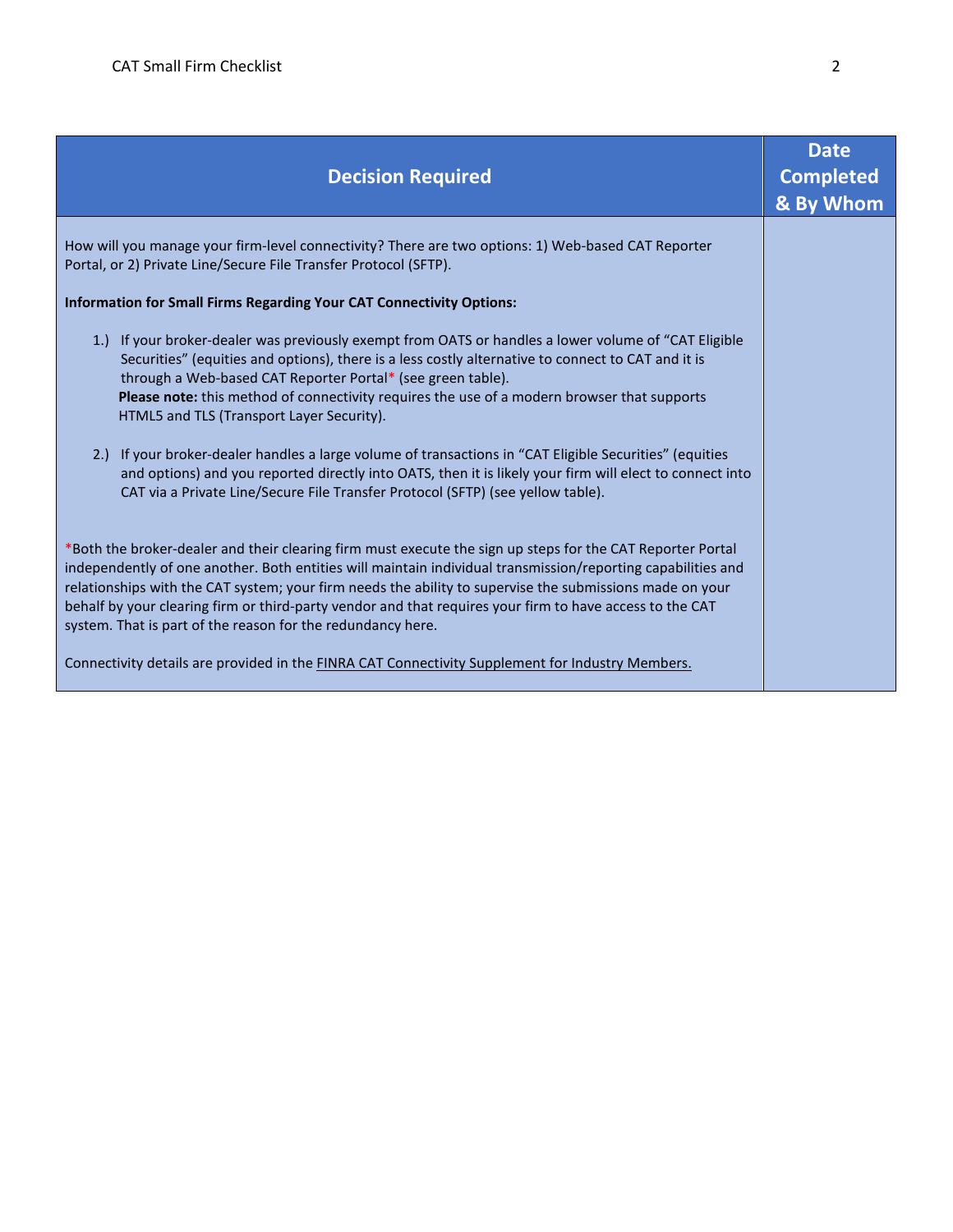|                                                                                                                                                                                                                                                                                                                                                                                                                                                                                                                                                                                                                            |                                                                                                                                                                                                                                                                                                                                                                                                                                                                                                                                                                                                                                                                                                                                                                                                                                                                                                                                                                                                                                                                                                                                                                                            | <b>Date</b>      |  |  |
|----------------------------------------------------------------------------------------------------------------------------------------------------------------------------------------------------------------------------------------------------------------------------------------------------------------------------------------------------------------------------------------------------------------------------------------------------------------------------------------------------------------------------------------------------------------------------------------------------------------------------|--------------------------------------------------------------------------------------------------------------------------------------------------------------------------------------------------------------------------------------------------------------------------------------------------------------------------------------------------------------------------------------------------------------------------------------------------------------------------------------------------------------------------------------------------------------------------------------------------------------------------------------------------------------------------------------------------------------------------------------------------------------------------------------------------------------------------------------------------------------------------------------------------------------------------------------------------------------------------------------------------------------------------------------------------------------------------------------------------------------------------------------------------------------------------------------------|------------------|--|--|
| <b>Steps</b>                                                                                                                                                                                                                                                                                                                                                                                                                                                                                                                                                                                                               |                                                                                                                                                                                                                                                                                                                                                                                                                                                                                                                                                                                                                                                                                                                                                                                                                                                                                                                                                                                                                                                                                                                                                                                            | <b>Completed</b> |  |  |
|                                                                                                                                                                                                                                                                                                                                                                                                                                                                                                                                                                                                                            |                                                                                                                                                                                                                                                                                                                                                                                                                                                                                                                                                                                                                                                                                                                                                                                                                                                                                                                                                                                                                                                                                                                                                                                            | & By Whom        |  |  |
| The CAT Reporter Portal is a web interface utilizing secure encryption protocols (HTTPS/TLS) and multifactor<br>authentication (MFA) for submissions (by either direct entry or manually uploaded file), rejections, corrections, and<br>compliance reports. (Not compatible with Internet Explorer; Chrome recommended). Firms that have less volume<br>might consider this choice because it is less costly than the private line discussed below. You will not have to install<br>software to use the CAT Reporter Portal. It is not necessary to use the private line described in the next section<br>(yellow table). |                                                                                                                                                                                                                                                                                                                                                                                                                                                                                                                                                                                                                                                                                                                                                                                                                                                                                                                                                                                                                                                                                                                                                                                            |                  |  |  |
| $\mathbf{1}$                                                                                                                                                                                                                                                                                                                                                                                                                                                                                                                                                                                                               | Before logging on to the CAT Reporter Portal, each user must enroll in the Duo Multi-Factor<br>Authentication (MFA) service using a Smart phone or tablet (see Section 7.1.1 below). Note: User<br>will need to use Duo to complete their login.<br><b>MFA Requirements:</b><br>The device must have a screen lock enabled and use an operating system that is not<br>$\circ$<br>identified as "end-of-life."                                                                                                                                                                                                                                                                                                                                                                                                                                                                                                                                                                                                                                                                                                                                                                              |                  |  |  |
| $\overline{2}$                                                                                                                                                                                                                                                                                                                                                                                                                                                                                                                                                                                                             | Establish CAT Reporting Relationships (if applicable)<br>If your broker-dealer will be reporting your transactions directly into the CAT system (not<br>$\bullet$<br>routing your transactions through a clearing firm or third-party vendor) then your firm is<br>not required to add any "reporting relationships".<br>If, however, your firm will be using a reporting agent/third-party to report transactions<br>$\bullet$<br>into CAT on your behalf, then you must add your "reporting relationships" (e.g., the<br>clearing firm or vendor cannot add themselves on your behalf).<br>Broker-Dealer firms are required to authorize a Submitter (e.g., clearing firm or vendor)<br>$\bullet$<br>to report on their behalf.<br>Broker-Dealer firms are required to authorize a Third-Party Reporting Agent to view data<br>$\bullet$<br>submitted on behalf of a broker-dealer by another Submitter (e.g., your clearing firm).<br>Important: Ask your clearing firm or third-party vendor for the information you should<br>$\bullet$<br>enter to set up these relationships.<br>Note: If you make an error, you cannot "Delete" a Relationship. To remove that Relationship, click |                  |  |  |
|                                                                                                                                                                                                                                                                                                                                                                                                                                                                                                                                                                                                                            | the Edit button and enter an Expiration Date to inactivate that relationship.                                                                                                                                                                                                                                                                                                                                                                                                                                                                                                                                                                                                                                                                                                                                                                                                                                                                                                                                                                                                                                                                                                              |                  |  |  |
|                                                                                                                                                                                                                                                                                                                                                                                                                                                                                                                                                                                                                            | <b>Conduct Testing for Production Readiness</b><br>The CAT Test Environment is currently available for submissions.<br>By April 6, 2020, Broker-Dealer Industry Members and CAT Reporting Agents (CRAs) are<br>required to perform system testing to demonstrate their ability to submit data to CAT.                                                                                                                                                                                                                                                                                                                                                                                                                                                                                                                                                                                                                                                                                                                                                                                                                                                                                      |                  |  |  |
| 4                                                                                                                                                                                                                                                                                                                                                                                                                                                                                                                                                                                                                          | <b>Certification of Testing Completion</b><br>Once CAT Reporters have completed all onboarding steps, and are ready to submit production<br>readiness testing files, IMs and CRAs must contact the FINRA CAT Helpdesk at 888-696-3348 or<br>help@finracat.com to schedule the test.                                                                                                                                                                                                                                                                                                                                                                                                                                                                                                                                                                                                                                                                                                                                                                                                                                                                                                        |                  |  |  |